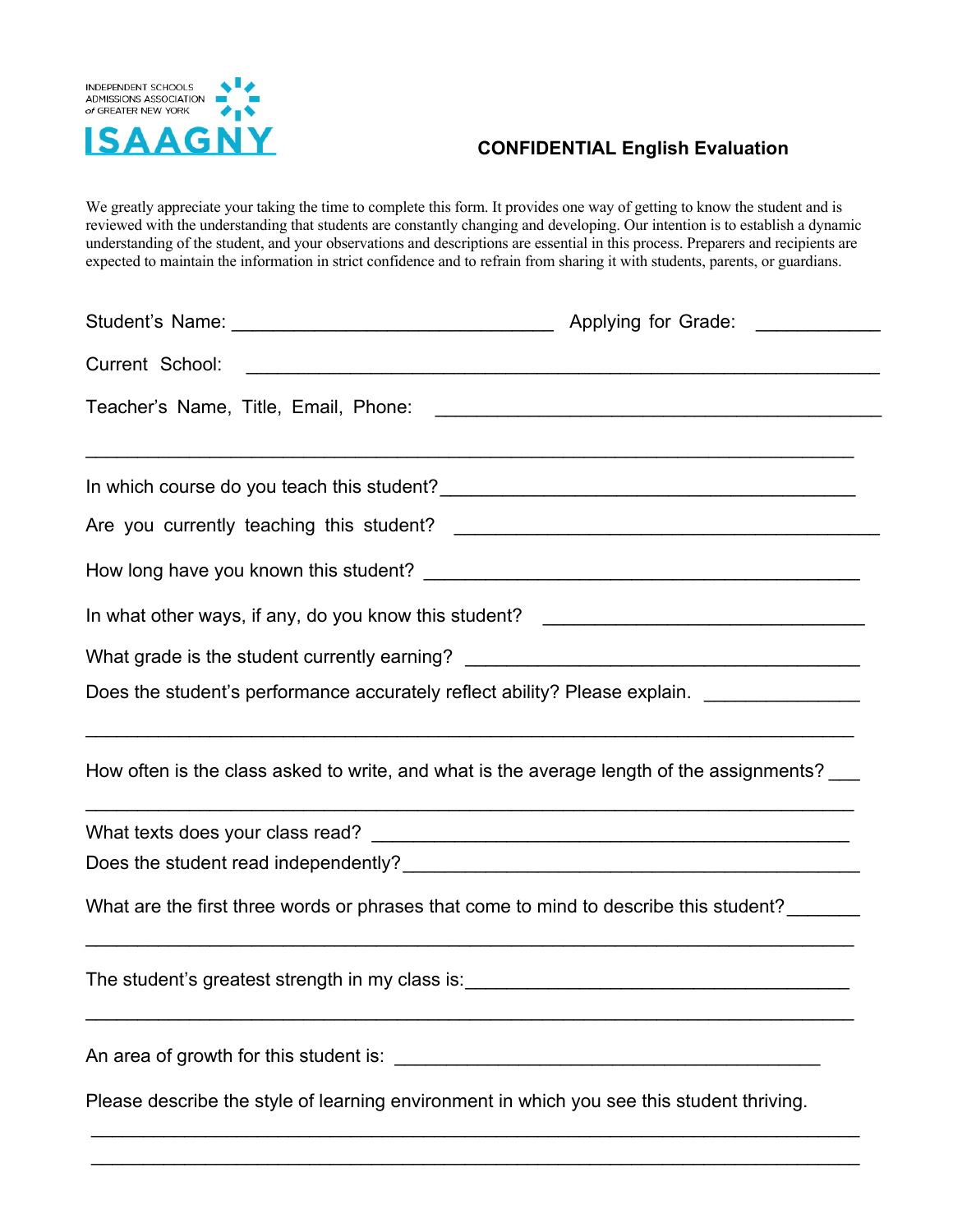To the best of your ability, please rate the student in each of the following areas:

| <b>Academic achievement</b>                   | Poor                    | Fair                               | Good                               | Outstanding                          |
|-----------------------------------------------|-------------------------|------------------------------------|------------------------------------|--------------------------------------|
| <b>Reading comprehension</b>                  | Poor                    | Fair                               | Good                               | <b>Highly</b><br>developed           |
| Ability to interpret/analyze<br>texts         | Limited                 | Fair                               | Frequently<br>perceptive           | Exceptionally<br>perceptive          |
| <b>Writing mechanics and</b><br>organization  | Poor                    | Fair                               | Good                               | <b>Highly</b><br>developed           |
| Ability to express ideas<br>verbally          | Limited                 | Has some<br>difficulty             | Good                               | Exceptional                          |
| Daily preparation & study<br>habits           | Poor                    | Fair                               | Good                               | Excellent                            |
| <b>Follows directions</b>                     | Rarely                  | Needs much<br>explanation          | Occasionally<br>needs help         | Quickly and<br>effectively           |
| <b>Classroom conduct</b>                      | Frequent<br>disruptions | Occasional<br>misconduct           | <b>Usually</b><br>good<br>behavior | Good<br>conduct                      |
| <b>Attention &amp; level of</b><br>engagement | Easily<br>distracted    | Occasionally<br>distracted         | <b>Usually</b><br>good focus       | Exceptional<br>focus &<br>engagement |
| <b>Motivation &amp; initiative</b>            | Low                     | Occasionally<br>evident            | Evident                            | Exemplary                            |
| Seeks help when needed                        | Rarely                  | Occasionally                       | <b>Usually</b>                     | Always                               |
| <b>Reaction to</b><br>criticism/feedback      | Defensive               | Ignores<br>criticism               | Developing                         | Uses<br>criticism to<br>improve      |
| <b>Participation in discussion</b>            | Wants to<br>dominate    | Rarely<br>contributes              | Quiet but<br>actively<br>engaged   | Joins in<br>readily                  |
| <b>Ability to work</b><br>independently       | Has great<br>difficulty | Needs help<br>frequently           | Needs help<br>occasionally         | Always<br>works well                 |
| Ability to work in a group                    | Has great<br>difficulty | <b>Sometimes</b><br>has difficulty | <b>Usually</b><br>effective        | Always<br>works well                 |
| <b>Curiosity</b>                              | Limited<br>curiosity    | Occasionally<br>evident            | Frequently<br>evident              | Consistently<br>evident              |